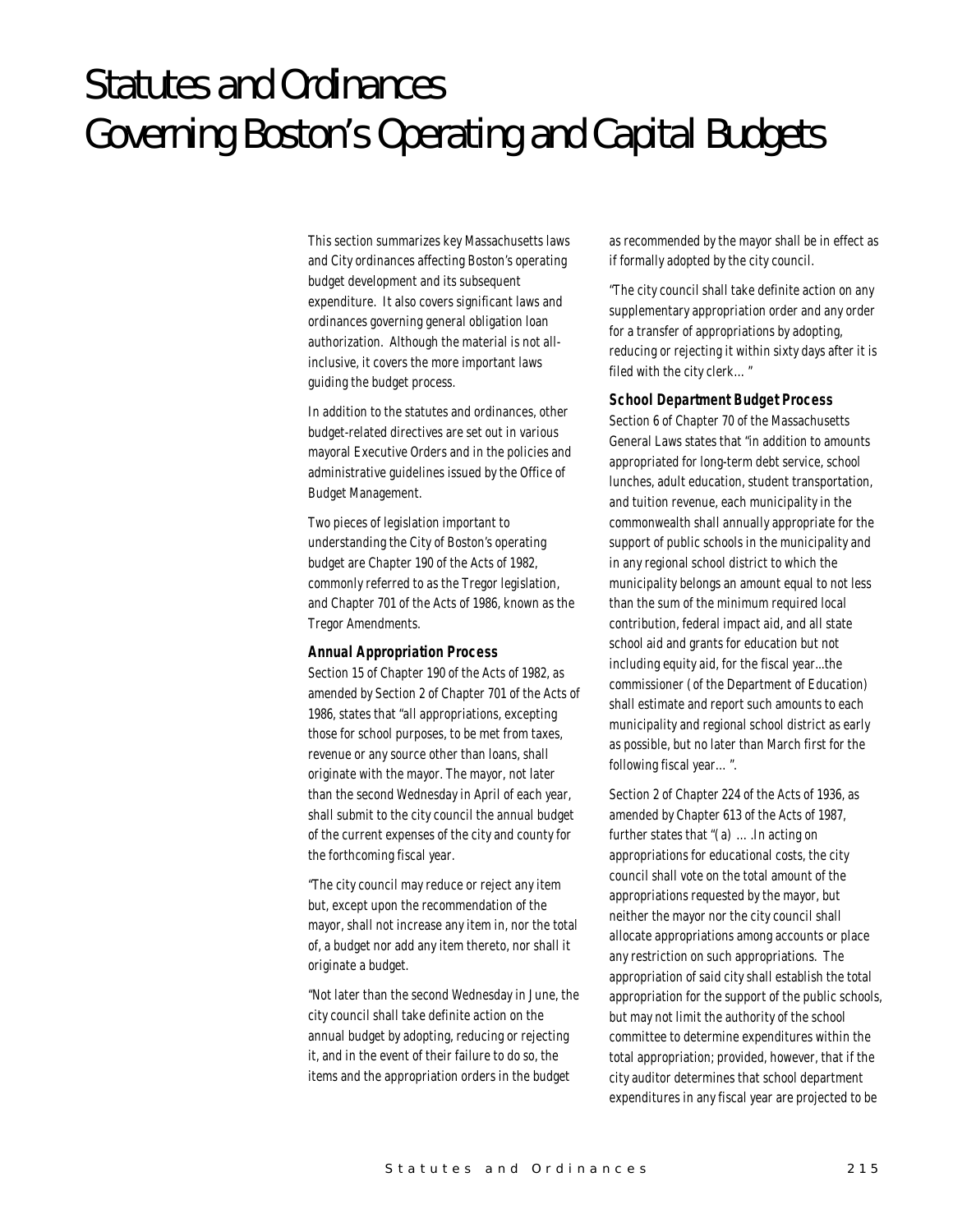in excess of total budgeted expenditures for that fiscal year, as supported by appropriation and other available funding, then the school committee shall not reallocate or transfer funds from any item in the budget for that fiscal year to fund any such projected additional expenditures.

"(b) After the fourth Wednesday of March of any fiscal year, the school committee shall not initiate or authorize any new or additional programs or categories of expenditures requiring additional unbudgeted expenditures unless such programs or categories have been incorporated or fully funded in the budget for the subsequent fiscal year. If such programs or categories have not been incorporated and fully funded in the budget for the subsequent fiscal year, they shall not be initiated or authorized until the school committee shall have amended its budget submission for the subsequent fiscal year to reduce or eliminate other costs, programs or categories in amounts equal to the projected annualized costs of the new or additional programs or categories of expenditures.

"(c) The superintendent of schools shall prepare and submit to the school committee, the city auditor and the city office of budget management, a monthly budget update report which shall detail and itemize year-to-date and projected school department expenditures and budget transfers…".

## *School Department Financial Affairs*

Section 1B of Chapter 231 of the Acts of 1906, as amended by Chapter 613 of the Acts of 1987, notes that "(a) the school committee may delegate, in whole or in part, to the superintendent of schools the authority to approve for the school department the acceptance and expenditure of grants or gifts of funds from the federal government, charitable foundations, private corporations, individuals, or from the commonwealth, its counties, municipalities or an agency thereof, the provisions of Section 53A of Chapter 44 of the General Laws

notwithstanding. "(b) The superintendent of schools shall provide to the school committee, the city auditor and the office of budget management of the City of Boston a report, detailing the source, purpose and balance on hand of all funds received or expended pursuant to subsection (a), quarterly."

Section 2 of Chapter 231 of the Acts of 1906, as amended by Chapter 613 of the Acts of 1987, states

| <b>Key Budget Dates/Requirements</b>                                                                                    |                                                                               |
|-------------------------------------------------------------------------------------------------------------------------|-------------------------------------------------------------------------------|
| <b>Action Required</b>                                                                                                  | <b>City Charter</b><br>(FY16 Budget)                                          |
| Departments proposed<br>budgets to Office of Budget<br>Management                                                       | No Requirement<br>(1/20/2015)                                                 |
| School Superintendent's<br>proposed budget to School<br>Committee on or before 1 <sup>st</sup><br>Wednesday in February | Ch. 613 Acts of 1987<br>(2/4/2015)                                            |
| Mayoral meetings with<br>Departments to discuss<br>funding, policy, and<br>performance                                  | No Requirement<br>(January – March)                                           |
| School Committee action<br>taken on budget on or<br>before 4 <sup>th</sup> Wednesday in<br>March                        | Ch. 613 Acts of 1987<br>(3/25/2015)                                           |
| Mayor's budget submitted<br>to City Council on or before<br>2 <sup>nd</sup> Wednesday in April                          | Ch. 190 Acts of 1982,<br>as amended by Ch.<br>701 Acts of 1986<br>(4/8/2015)  |
| Public Hearings held prior<br>to budget adoption                                                                        | No Requirement<br>(April-June)                                                |
| City Council action on<br>budget on or before 2 <sup>nd</sup><br>Wednesday in June                                      | Ch. 190 Acts of 1982,<br>as amended by Ch.<br>701 Acts of 1986<br>(6/10/2015) |
| Mayor's approval of FY15<br>budget adopted by City<br>Council on or before July 1,<br>2014                              | No Requirement<br>(6/24/2015)                                                 |

that "subject to appropriations therefore, the superintendent of schools shall have the exclusive authority to make on behalf of the school committee contracts, or amendments to contracts, for the purchase or rental of equipment, materials, goods or supplies, leases of property, alterations and repairs of school property, and for professional or other services, with the exception of collective bargaining agreements and contracts for the transportation of students. All school department contracts or amendments to contracts shall otherwise conform to the requirements of the city charter of the city of Boston.

"(b) With respect to all contracts, agreements or amendments thereto made or entered into by the school department, the superintendent shall be responsible for establishing procedures for auditing and monitoring the compliance of the parties with the terms and obligations of such contracts, agreements or amendments thereto."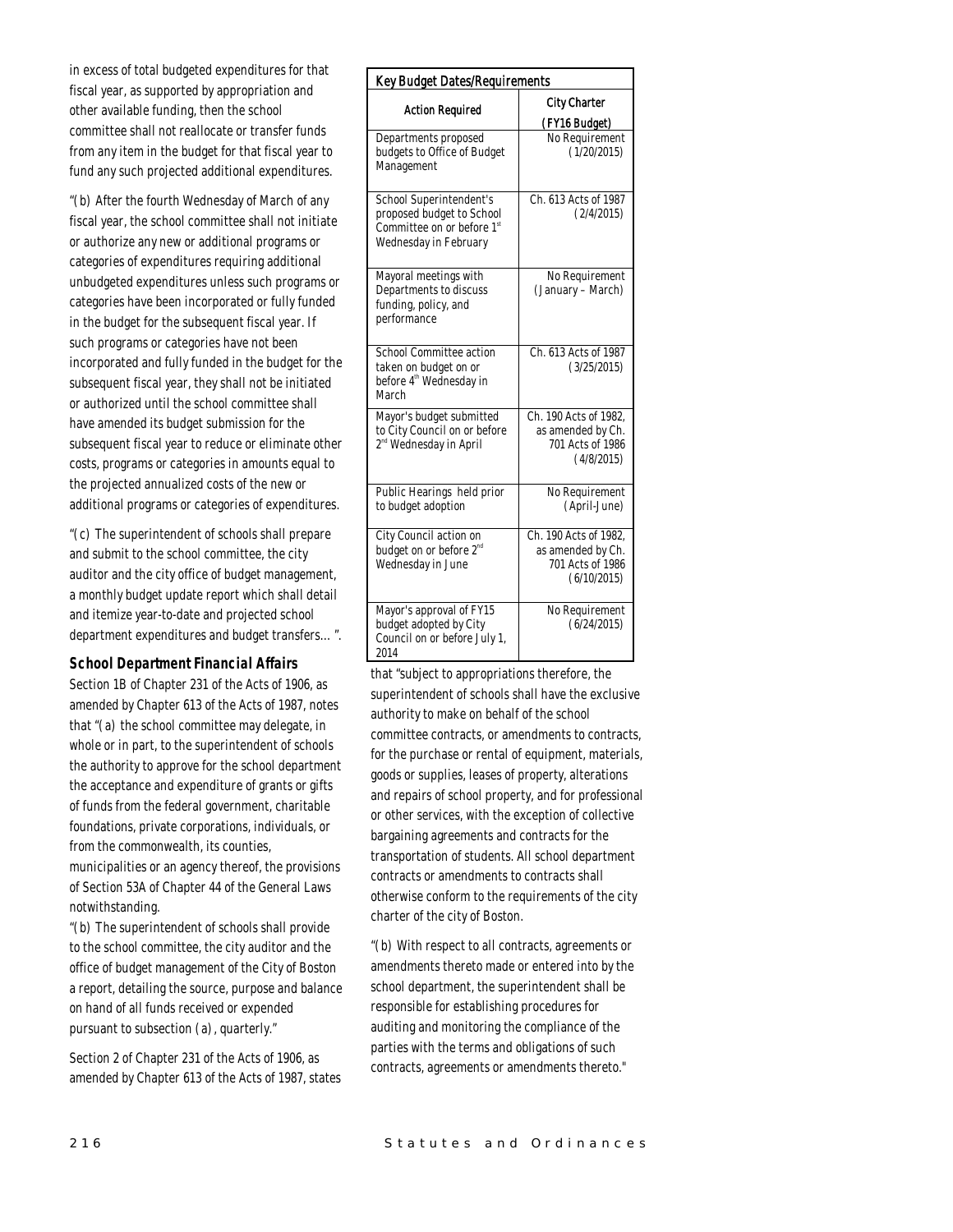#### *Reserve Fund*

Section 7 of Chapter 701 of the Acts of 1986, requires the creation of an operating budget Reserve Fund to deal with "extraordinary and unforeseen expenditures." This section requires that "prior to the date when the tax rate for a fiscal year is fixed, [the City must] include in the appropriations for such a fiscal year as a segregated reserve fund a sum not less than 2 1/2 percent of the preceding year's appropriations for city and county departments, excepting the school department.

"The mayor, with the approval of the city council, may make direct drafts or transfers against such fund before the close of the fiscal year, provided that no such drafts or transfers be made before June first in any fiscal year.

"Each transfer recommended by the mayor to the city council shall be accompanied by written documentation detailing the amount of such transfers and an explanation of the reason for the transfer..."

The section also notes "the school department shall establish a segregated reserve fund of not less than one percent of the current fiscal year's appropriations to the school department within ten days of final approval of such appropriations. No expenditures may be made from this [school department reserve] fund before May first in any fiscal year. Expenditures from this fund shall require the approval of the mayor and the city council. If the reserve fund for a fiscal year is exhausted through transfers and the school department incurs an appropriation deficit in such fiscal year, the reserve fund requirement shall increase by fifty percent for the fiscal year next following such fiscal year, provided that, in no event shall the school department be required to maintain a segregated reserve fund greater than two and one-half percent of the current fiscal year's school department appropriations."

# *Budget Allotment Process and Reallocations*

Section 18 of Chapter 190 of the Acts of 1982, as amended by Sections 8 and 9 of Chapter 701 of the Acts of 1986, requires that "on or before August first of each year, or within ten days of the annual appropriation order for such fiscal year, whichever shall occur later, the city or county officials in charge of departments or agencies, including. the

school department, shall submit to the city auditor, with a copy to the city clerk...an allotment schedule of the appropriations of all personnel categories included in said budget, indicating the amounts to be expended by the department or agency for such purposes during each of the fiscal quarters of said fiscal year."

The school department's allotment may not be greater than 20 percent for the first quarter and 30 percent in each of the remaining three quarters. Allotments for city and county agencies may not exceed 30 percent for first or second quarters or be less than 21 percent for the third and fourth quarters.

In addition, "whenever the city auditor determines that any department or agency, including the school department, will exhaust or has exhausted its quarterly allotment and any amounts unexpended in previous quarters, he shall give notice in writing to such effect to the department head, the mayor and the city clerk, who shall transmit the same to city council.

"The mayor, within seven days after receiving such notice, shall determine whether to waive or enforce such allotment. If the allotment is waived or not enforced the department or agency head shall reduce the subsequent quarter's allotments appropriately and the director of administrative services, within seven days, shall state in writing to the city council and the city clerk what reductions in each subsequent quarter's allotment will be taken or what reallocations or transfers will be made to support the spending level in each subsequent quarter's allotment. If the allotment for such quarter is enforced and not waived, thereafter the department shall terminate all personnel expenses for the remainder of such quarter.

No personal expenses earned or accrued, within any department, shall be charged to or paid from such department's or agency's allotment of a subsequent quarter without approval by the mayor, except for subsequently determined retroactive compensation adjustments.

"Approval of a payroll for payment of wages, or salaries or other personnel expenses which would result in an expenditure in excess of the allotment shall be a violation by the department or agency head.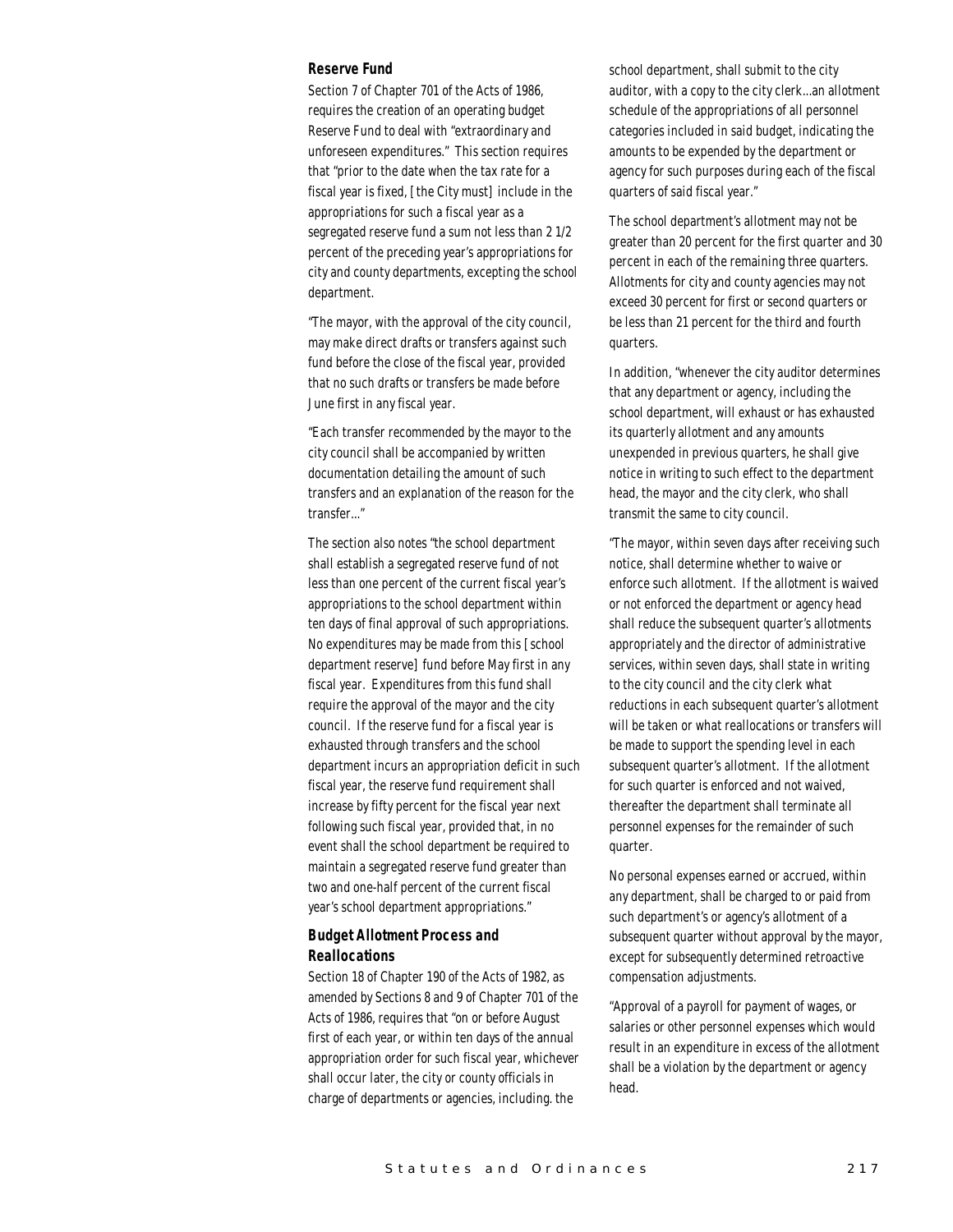"To insure that the overall city and county spending program remains in balance, the mayor may reallocate no more than three million dollars of non-personnel appropriations other than school appropriations during a fiscal year to other departmental purposes provided that in no department from which appropriations have been reallocated in accordance with this section shall any transfers be made from personal services to non-personal services, except with the approval of a two-thirds vote of city council, if such transfer would require the layoff of departmental personnel, who have been permanently appointed to a position in the department.

"No reallocation may be made under this section after April fifteenth in any fiscal year.

"A list of each reallocation made by the mayor shall be transmitted to the city council and the city clerk by the city auditor by April thirtieth in any fiscal year. In each case, the report shall state the accounts from which the transferred funds were taken and the accounts to which the funds were reallocated, and the reasons therefore."

### *Transfer of Appropriations*

Section 23 of Chapter 190 of the Acts of 1982, as amended by Section 3 of Chapter 701 of the Acts of 1986, states that "after an appropriation of money has been made...no transfer of any part of the money thus appropriated, between such department or office and another department or office, shall be made, except in accordance with and after the written recommendation of the mayor to the city council, approved by a vote of two-thirds of all the members of the city council, provided that the city auditor, with the approval in each instance of the mayor, may make transfers, other than for personal services, from any item to any other item within the appropriations for a department, division of a department or county office.

"After the close of the fiscal year, the city auditor may, with the approval of the mayor in each instance, apply any income, taxes and funds not disposed of and make transfers from any appropriation to any other appropriation for the purpose only of closing the accounts of such fiscal year, provided further that the city auditor within seventy days after the close of the fiscal year, shall transmit to city council and the city clerk a report

listing what income, taxes, or funds were applied and what transfers were made and the reasons therefore."

## *Penalty for Overspending Budget*

Section 17 of Chapter 190 of the Acts of 1982 (Tregor) states that "no official of the city or county except in the case of extreme emergency involving the health and safety of the people or their property, shall expend intentionally in any fiscal year any sum in excess of the appropriations duly made in accordance with law, nor involve the city in any contract for the future payment of money in excess of such appropriations...

"Any official who violates the provisions of this section shall be personally liable to the city for any amounts expended intentionally in excess of an appropriation to the extent the city does not recover such amounts from the person to whom paid..."

## *Appropriation Restrictions*

Section 10 of Chapter 701 of the Acts of 1986, requires that "the mayor and city council shall appropriate for the hospitalization and insurance account an amount not less than the average of the past three years actual expenditures from those accounts. The city auditor shall certify, in writing to the board of assessors that adequate funds are provided in the operating budget for existing collective bargaining contracts..."

Restrictions on the Use of Proceeds from the Disposition Of Surplus Property - Section 24 of Chapter 190 of the Acts of 1982, as amended by Section 4 of Chapter 701 of the Acts of 1986, requires that "proceeds from the disposition of any surplus property shall be deposited in a separate fund which shall be known as the Surplus Property Disposition Fund, and shall be used only as follows: (1) the amount equivalent to the debt incurred, and interest paid or payable thereon, as a result of the acquisition or improvement from time to time of the property shall be used only for purposes for which the city is authorized to incur debt for a period of ten years or more and (2) all proceeds in excess of such amount shall be credited to the capital fund of the city unless the city council by a majority vote determines with the approval of the mayor to credit such proceeds to the general fund of the city."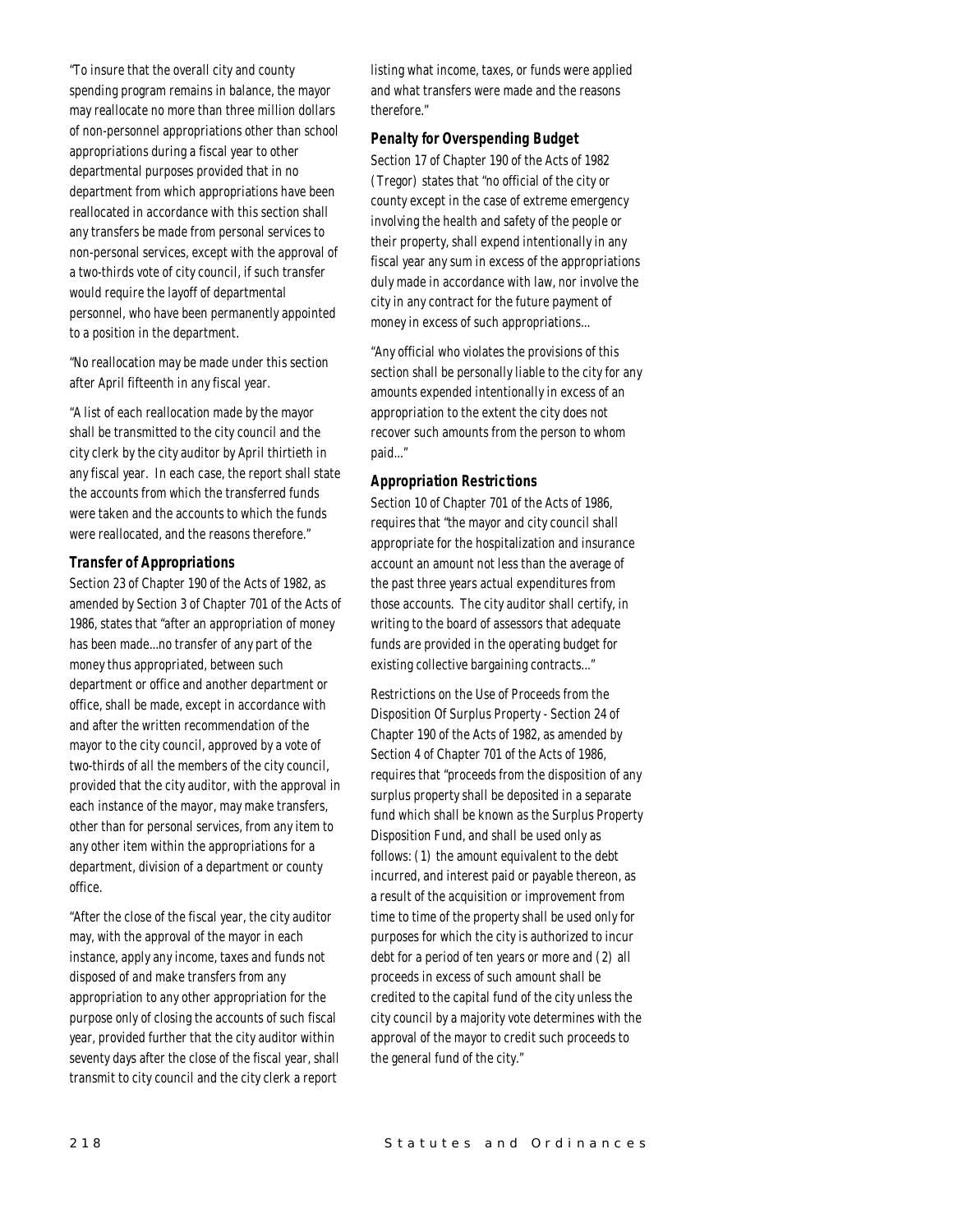#### *Duties of Supervisor of Budgets*

City of Boston Code Ordinance 5, section 5 states that "the supervisor of budgets shall, under the direction of the mayor and in consultation with the director of administrative services, prepare in segregated form the annual and all supplementary budgets and shall report to the mayor on all subsequent revisions of the items in any budget.

"The supervisor of budgets shall also prepare all transfer orders.

"The supervisor of budgets shall further prepare the form of estimate sheets to be used by each officer, board and department, and each division of a department for which the city appropriates money, and the form of monthly report of such officer, board and department, and each division thereof, showing expenditures to date of all appropriations by item.

"The supervisor of budgets shall, in addition, have the powers and perform the duties conferred or imposed on the budget commissioner by any statute other than Section 56 of Chapter 35 of the General Laws."

#### *Convention Center Legislation*

Chapter 152 of the Acts of 1997, the Convention Center Legislation, authorized the development and construction of a convention center in Boston.

Under this legislation and through the joint efforts of the Boston Redevelopment Authority (BRA) and Massachusetts Convention Center Authority (MCCA), the new Boston Convention and Exhibition Center (BCEC) has been developed and constructed on a 60-acre site in South Boston. The facility, which opened in June 2004, includes 516,000 square feet of contiguous exhibition space, has made Boston a major competitor for larger international and national convention and exhibition business.

The City's share of the BCEC development expense was \$181 million for site acquisition and preparation. (The Commonwealth paid for all of construction, and for a small portion of site acquisition and preparation.) The city's BCEC expense was financed by means of dedicated revenue sources. On April 1, 2011, the city's BCEC related long-term debt was restructured. The remaining principal for the prior bonds was paid down by a combination of available cash in the convention center fund and new general obligation

debt at a lower interest rate. The impact on annual debt service is significant: an annual savings of approximately \$5 million per year for FY15-FY27.

#### *Contracting Procedures*

Chapter 196 of the Acts of 2011, as amended, brought the City's bid requirements in line with Chapter 30B of the General Laws. It requires that documents are in writing and have approval of the mayor. The bid limit increased in accordance with Chapter 165 of the Acts of 2014 from \$25,000 to \$35,000 on contracts made by any department of the City of Boston having power to incur such obligations where said obligations are to be paid for wholly from the City's treasury by requiring formal invitation to bid.

## *Pension Funding COLAs*

To aid municipalities dealing with property tax reduction due to Proposition 2 ½, the state began assuming the cost for local pension COLAs as of 1981. During the FY97 budget process, the state clearly stated it would not fund local pension COLAs in subsequent years. Local systems, including the State-Boston Retirement System, have had retiree COLAs funded at the municipal level since FY99. The state, however, remains obligated to pay for local pension COLAs awarded between FY81 and FY97. The COLA is set each year at the CPI or an amount up to, but not greater than 3% on the first \$13,000 of a retiree's annual payment.

## *Boston Public Health Act of 1995*

The Boston Public Health Act of 1995 (Chapter 147) established a new, comprehensive health care system to meet the challenges of a rapidly changing health care environment. Chapter 147 abolished the Department of Health & Hospitals and established the Boston Public Health Commission (BPHC) in its place. With City Council approval, the legislation allowed the City to merge or consolidate the operations and assets of the hospitals with the Boston University Medical Center Hospital.

The law requires the City to set the budget equal to the amount, if any, by which the projected expenditures exceed revenues, the net cost of public health services. If there is a net cost of public health services, the budget is subject to mayoral review and approval. The mayor may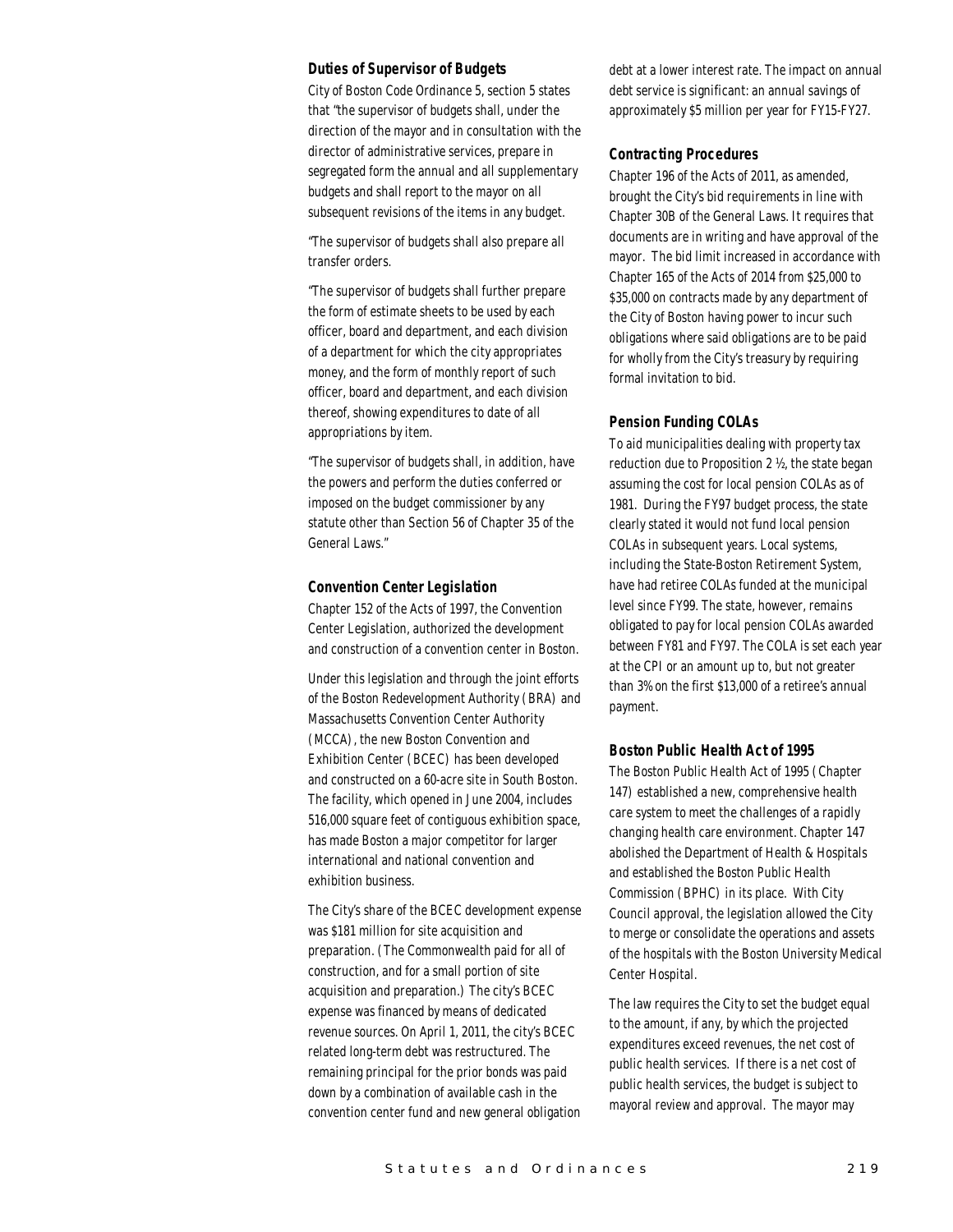approve or reject and return the budget to the BPHC. If the budget is accepted, the mayor shall include the net cost of public services in the City's annual budget and may submit supplementary appropriations as needed. The BPHC must adopt its budget no later than the second Wednesday in June.

# *An Act Related to the Funding of Boston Teacher's Pensions*

Chapter 112 of the Acts of 2010 provides for a change to the funding mechanism for Boston Teacher's Pensions. Sections 7 through 18, 48 and 50 adjust sections of Chapter 32 with regard to the City of Boston's role in the funding and reimbursement by the Commonwealth of Teacher's Pension liability. Those sections of Chapter 112 remove the City as a "middleman" and establish a relationship directly between the Commonwealth and the State-Boston Retirement Board (SBRS) for the financing of Boston teacher pensions. Consequently, the City will no longer show a revenue reimbursement for this item, and its annual pension funding cost will be significantly downsized. Meanwhile, Boston teacher's pension assets are to be managed by the state. However, the administration of Boston teachers' contributions and pension payments, as well as their membership, will remain with the SBRS.

## *An Act Transferring the Sheriffs of 2009*

Although Suffolk County remains as a legal entity in state law the passage of Chapter 61 of the Acts of 2009, "An Act Transferring Sheriffs to the Commonwealth", as amended by Chapter 102 of the Acts of 2009, "An Act Relative to Sheriffs", and again amended by section 39 of Chapter 166 of the Acts of 2009, "An Act Establishing Fiscal Stability Measures for Fiscal Year 2010", completes the transfer of the offices and functions of Suffolk County to the Commonwealth.

Chapter 61 transfers the offices, responsibilities and duties of Barnstable, Bristol, Dukes, Nantucket, Norfolk, Plymouth and Suffolk County sheriffs to the Commonwealth. These were the remaining sheriffs not yet transferred previously to the Commonwealth. The Act includes provisions for transfer of county employees, properties, disposition of current lawsuits and reallocation of the Deeds Excise Tax. It provides that retired

employees shall remain members of the county retirement system and in the case of Suffolk County the State-Boston Retirement System, and the City of Boston shall be assessed by the State for the remainder of the amortization of the unfunded portion of this liability. In accordance with the SBRS January 1, 2010 valuation, that annual amount shall be \$3.875M for the years through FY 2025. Active employees have been transferred to the state retirement system along with their annuity saving funds. Their pension liability is now a liability of the state retirement system.

# *Local Option Meals Tax of 2009*

In August 2009, effective October 1, 2009, the City adopted a local option offered under sections 60 and 156 of Chapter 27 of the Acts of 2009 to accept the provisions of Massachusetts General Laws Chapter  $64L$  section  $2(a)$  which allows municipalities to increase the excise tax on meals sold locally by .75% in addition to the state excise tax of 6.25% on the same purchase. The revenue generated by the .75% local tax and collected by the state Department of Revenue is returned to the municipality of sale origin.

# *An Act Relative to Municipal Health Insurance*

Governor Patrick signed Chapter 69, An Act Relative to Municipal Health Insurance, on July 12, 2011. The Act allows cities and towns to either make health insurance plan design changes or transfer into the State's Group Insurance Commission (GIC). The Act lays out between a municipality and public employee committee strict notice, negotiations, and plan saving requirements. Chapter 69 allows cities and towns to include changes to copayments, deductibles, tiered provider network copayments, and other cost-sharing features up to the dollar amounts of those same or similar features in the most enrolled GIC plan for their proposed plan design changes. It also allows cities and towns to transfer to the GIC if savings for the first year is 5% or more than those achievable under planned design. The Act is clear it is not a vehicle for contribution ratio changes. The Act also requires that all eligible retirees be enrolled in a Medicare health plan.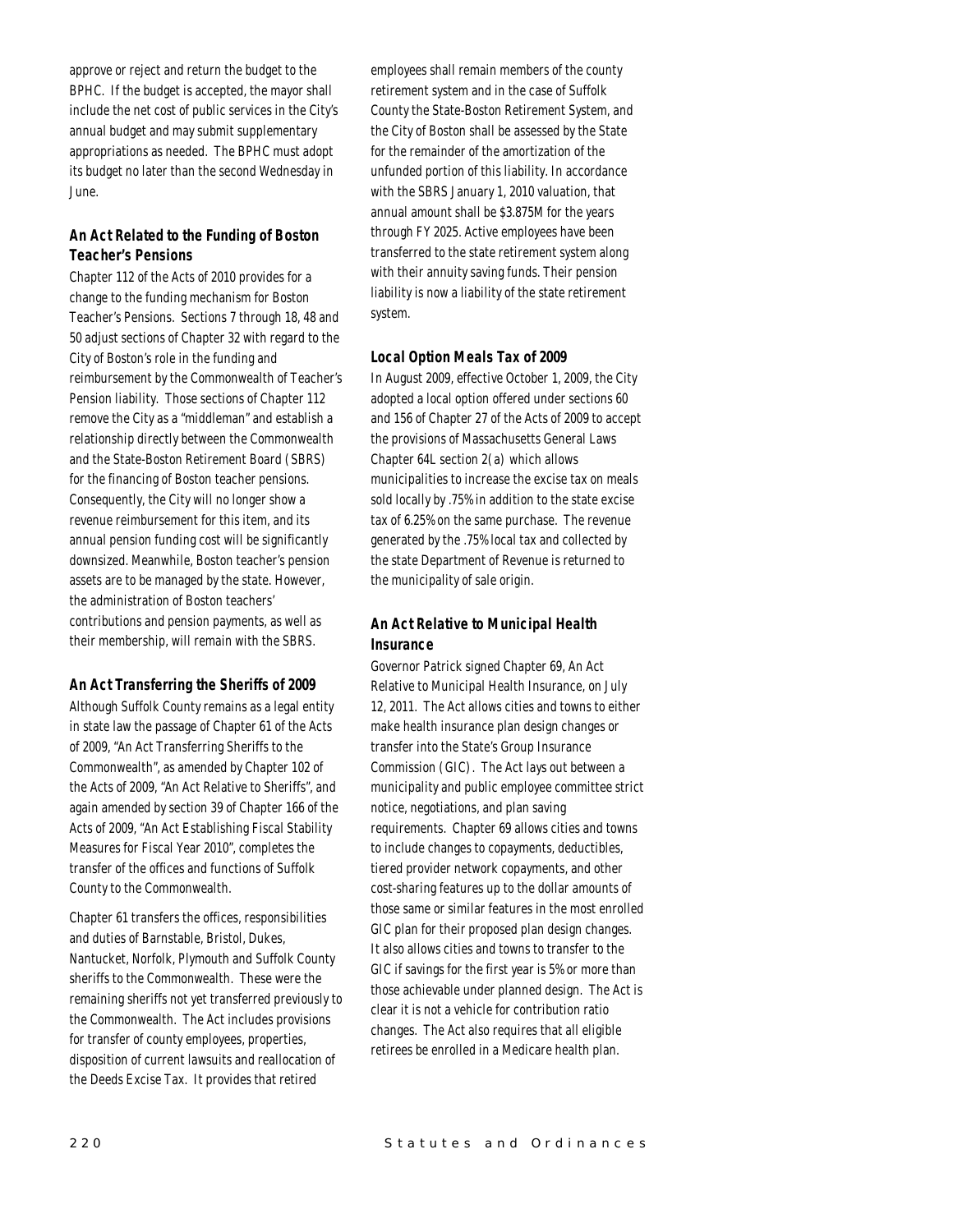### *Classification of City Debt*

Pursuant to the Bond Procedure Act of 1983, all indebtedness of the City, other than certain special obligation bonds, constitutes general obligation indebtedness of the City for which its full faith and credit are pledged and for the payment of which all taxable property in the City is subject to ad valorem taxation without limit as to rate or amount. Pursuant to the 1982 Funding Loan Act and the Bond Procedure Act of 1983, general obligation bonds of the City may also be secured by a pledge of specific City revenues pursuant to covenants or other arrangements established under a trust or other security agreement.

 Special obligation bonds of the City may be issued and be payable from and secured solely by a pledge of specific revenues derived from a revenueproducing facility of the City. Indebtedness of the City may also be classified by the nature of the City's obligation for the payment of debt service, depending on whether such debt is a direct obligation of the City or is an obligation of another governmental entity for the payment that the City is indirectly obligated.

## *Direct Debt*

Direct debt of the City consists principally of the City's outstanding general obligation bonds for which the City's full faith and credit are pledged and for the payment of which all taxable property in the City is subject to ad valorem taxation without limit as to rate or amount.

The City's direct indebtedness does not include special obligation debt which may be secured solely by a pledge of specific revenues derived from a revenue-producing facility of the City or for which the payment of which the City's obligation is subject to annual appropriation. As of the current date, the City has no Special Obligation debt.

### *Secured Indebtedness*

In addition to authorizing the City to secure its indebtedness with letters of credit, the Funding Loan Act of 1982, and the Bond Procedure Act of 1983, empower the City to secure any of its indebtedness issued under any general or special law by a pledge of all or any part of any revenues that the City received from or on account of the exercise of its powers. Examples include taxes (such as real property taxes), fees payable to or

for the account of the City, and receipts, distributions, and reimbursements held or to be received by the City from the Commonwealth that are not restricted by law for specific purposes. Currently, the City does not have any outstanding bonds secured by such a pledge. The City, however, reserves the right in the future to issue bonds, notes or other obligations secured by various revenues of the City or by letters of credit.

## *Bond Procedure Act of 1983*

In 1983, the City Council passed and the Mayor signed a home rule petition to the state legislature that enacted Chapter 643 of the Acts of 1983 of the Commonwealth. This act, formally entitled the City of Boston Bond and Minibond Procedure Act of 1983, is referred to as the Bond Procedure Act of 1983. In 1984, the legislation modified various procedural restrictions related to the City's issuance of indebtedness. Such modifications provide, among other things, more flexible schedules for repaying debt principal, the issuance of variable rate bonds, term bonds and bonds redeemable at the option of the bondholder, and authorization for the sale of bonds at a discount. The legislation also provides the City with the authority to issue bonds in an amount up to \$5 million in any one fiscal year and notes in an amount outstanding at one time of up to five percent of the prior year's property tax levy. Each bond and note is issued in a denomination less than \$5,000 (known as minibonds and mininotes). In addition, the legislation authorizes the issuance of refunding bonds and grant anticipation notes, as well as restating the investment powers of the City and the extent to which city bonds are legal investments for certain entities.

The Bond Procedure Act of 1983 also reaffirms provisions of state law, indirectly affected by Proposition 2 ½. This law requires that the City's annual tax levy must include the debt and interest charges that are not otherwise provided for as well as all general obligation indebtedness of the City regardless of the date of issue.

In addition to modifications to the procedures related to the City's general obligation indebtedness, the legislation authorizes the City to finance revenue-producing facilities with special obligation bonds payable from and secured solely by a pledge of facility revenues. Under this act, the City may also issue general obligation bonds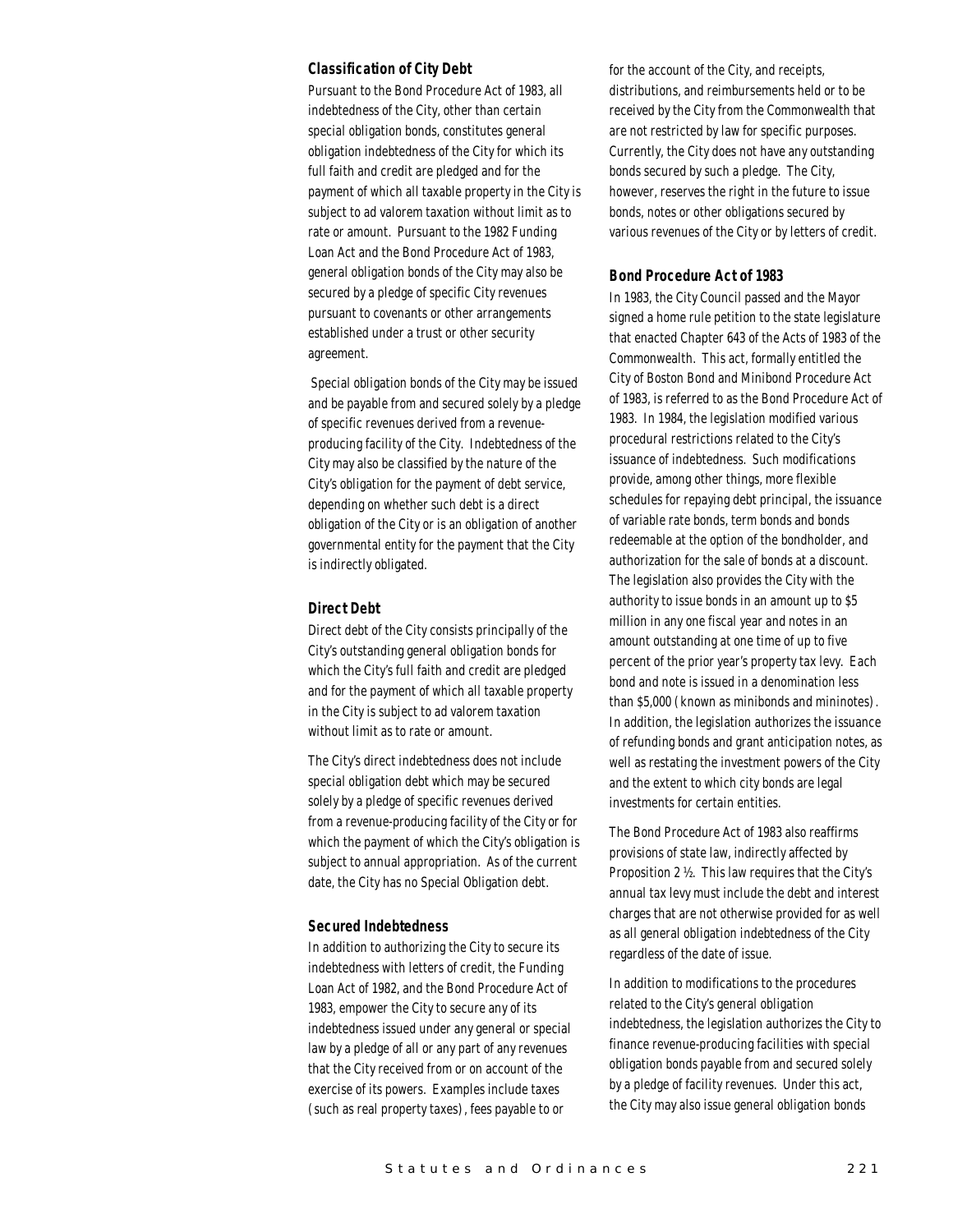secured by the pledge of specific city revenues and finance projects that otherwise could be financed by bonds, lease, lease-purchase or sale-leaseback agreements. The Bond Procedure Act of 1983 was amended in August 1991 to provide, among other things, for increased flexibility in establishing debt principal amortization schedules.

# *Authorization of Direct Debt; Debt Limits*

All direct debt of the City requires the authorization of the city council and approval of the mayor. If the mayor should veto a loan order passed by the city council, the charter of the City provides that the loan order is void and may not be passed over the mayor's veto. Authorization of bonds under a loan order of the city council includes, unless otherwise provided in the loan order, the authorization to issue temporary notes in anticipation of such bonds. Under the Bond Procedure Act of 1983, temporary notes in anticipation of bonds, including any renewals thereof, must mature within two years of their issue dates.

The laws of the Commonwealth provide for a statutory debt limit for the City consisting of a debt limit and a double debt limit. The debt limit is 5.0 percent of the assessed valuation of taxable property in the City as last equalized by the state Department of Revenue and the double debt limit is 10.0 percent. The most recent Equalized Valuation ("EQV") of taxable property in the City approved on January 29, 2015 for use until January 29, 2017 or until a new EQV is established by the state legislature, stands at \$110.81 billion. Based on the current EQV, the City's debt limit is \$5.54 billion and its double debt limit equals \$11.08 billion. The City may authorize debt up to its debt limit without state approval. The City may authorize debt over the debt limit up to the double debt limit with the approval of a state board composed of the State Treasurer and Receiver General, the State Auditor, the Attorney General and the Director of Accounts, or their designees. As of April 30, 2015, the City has outstanding debt of \$1,082.9 million subject to the debt limit, and authorized but unissued debt subject to the debt limit of \$687.3 million. Based on the City's current debt limit of \$5.54 billion, the City has the capacity to authorize an additional \$3.77 billion of debt as of April 30, 2015.

There are many categories of general obligation debt exempt from the general debt limit (although authorization of such debt is subject to various specific debt limits, specific dollar limitations or state approval). Among others, these exempt categories include temporary loans in anticipation of current and in anticipation of reimbursements or other governmental aid, emergency loans, loans exempted by special laws, certain school bonds, and bonds for housing and urban and industrial development. The latter bonds are subject to special debt limits ranging from 5.0% to 10.0% of equalized valuation depending on purpose. On April 30, 2015, the City has \$140.8 million in outstanding debt exempt from the general debt limit and \$77.3 million in authorized but unissued debt exempt from the general debt limit.

#### *Related Authorities and Agencies*

In addition to direct and indirect indebtedness of the City, the City and certain agencies and commissions related to the City are authorized by law to issue obligations that are solely a debt of the agency or commission issuing the obligations or are payable solely from revenues derived from projects financed by such debt. Except as described below, such obligations are not a debt of the City.

The Boston Public Health Commission is an independent corporate and political subdivision of the Commonwealth created in June 1996 as the successor to the City's Department of Health and Hospitals (DHH). Effective July 1, 1996, all powers and functions of DHH and THH (Trustees of Health & Hospitals) were transferred to the commission. In addition, the commission assumed all assets and liabilities of the City allocated to DHH. At its inception, the Commission also assumed responsibility for paying the City an amount equal to current debt service on all outstanding general obligation bonds of the City issued for public health and hospital purposes. As of April 30, 2015, all obligations have been paid. The commission has also assumed responsibility for paying the debt service on the City's Special Obligation Refunding Bonds dated August 1, 2002 for Boston City Hospital (BCH), which were issued to refund bonds that first financed the project in 1993. On May 4, 2012, the City issued General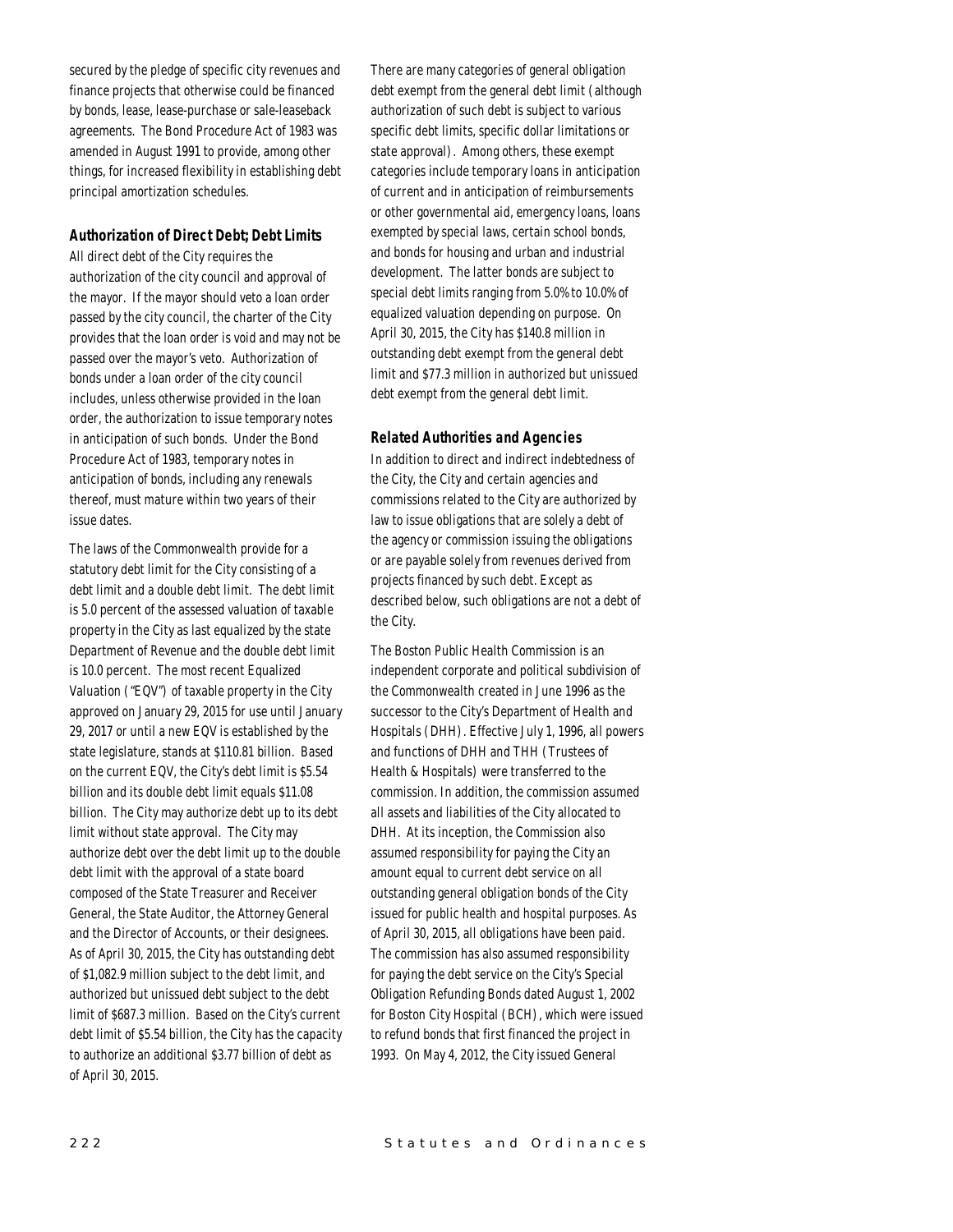Obligation Refunding Bonds to current-refund all of the outstanding BCH Special Obligation Bonds.

The Boston Water and Sewer Commission (BWSC) is an independent political and corporate subdivision of the Commonwealth created 1977. At its inception, BWSC assumed responsibility for the operation of the City's water and sewer systems and for paying to the City an amount equal to current debt service on all outstanding bonds the City issued for water and sewer purposes. All debt service for such bonds has been paid. The City is not obligated on bonds issued by the Commission.

The Economic Development and Industrial Corporation of Boston (EDIC) is a political and corporate entity of the Commonwealth consisting of five members who are also appointed as members of the Boston Redevelopment Authority (BRA). EDIC has a variety of powers to assist industrial development projects in the City. EDIC is not authorized to issue debentures in excess of \$5 million secured solely by the credit and properties of EDIC and revenue bonds secured by revenues from the lease or sale of its projects. The City is also authorized to appropriate or borrow monies for EDIC development projects within certain urban renewal debt limitations.

 The BRA is a public political and corporate body that combines the City's redevelopment and planning board authority with certain powers of the state Department of Community Affairs. The BRA board consists of four members appointed by the Mayor, subject to confirmation by the City Council, and one member appointed by the State Department of Community Affairs. The BRA provides the planning support for major construction and redevelopment activity in the City. Although the BRA is authorized to issue revenue bonds and notes that are not city debts, the BRA traditionally finances its projects through a combination of federal and state grants, proceeds of general obligation bonds issued by the City, and revenues from the lease or sale of land.

# *Major Debt Statutes and Borrowing Authority*

Chapter 188 of the Acts of 2010, the Municipal Relief Act, passed by the State on July 27, 2010, made several positive changes to the purposes for which cities, towns and districts may borrow as well as to the terms, debt service schedules and

special approvals related to such borrowings. The addition of several new purposes for which the City may borrow as well as extensions to certain useful life determinations gives the City added borrowing flexibility.

Chapter 44, Sections 7 and 8 of the Massachusetts General Laws permits cities and towns in the Commonwealth to incur debt within and outside the statutory limits of indebtedness described previously for various municipal purposes and identifies the maximum maturity period for each purpose. The purposes include, but are not limited to, the original construction and equipping of municipal facilities, repairs and renovations to existing municipal structures, construction and/or reconstruction of water and sewer mains, improvements to parks and playgrounds, reconstruction and resurfacing of roads, roadway and street lighting and equipment acquisitions.

On July 31, 2003, the Municipal Relief Act, Chapter 46 of the Acts of 2003 passed. It amended section 7 of Chapter 44 of the General Laws so that the City would no longer be required to go to the state Emergency Finance Board for approval of debt incurred for remodeling, reconstruction, or extraordinary repairs to public buildings.

The Capital Improvements Act of 1966, as amended, permits the City of Boston to issue debt outside the debt limit for various municipal purposes, including new construction and renovation of existing facilities. The legislation provides a specific limit on the total amount of debt that may be issued under the statute.

Chapter 208 of the Acts of 2004 established a new Massachusetts School Building Authority. The program is still designed to assist cities and towns in building new schools or in renovating existing ones; however, the state's reimbursement methodology has been modified. Projects for which cities and towns are currently receiving reimbursement will continue to be paid annually their school building reimbursement grant; for projects on the current priority list for which permanent debt has not been issued, cities and towns will receive 75% of authorized cost, including interest, and the remaining 25% at the conclusion of the audit. Any project for which permanent debt has been issued will be paid in grants over twenty years. Chapter 208 also provides for a pay-as-you go system paying cities